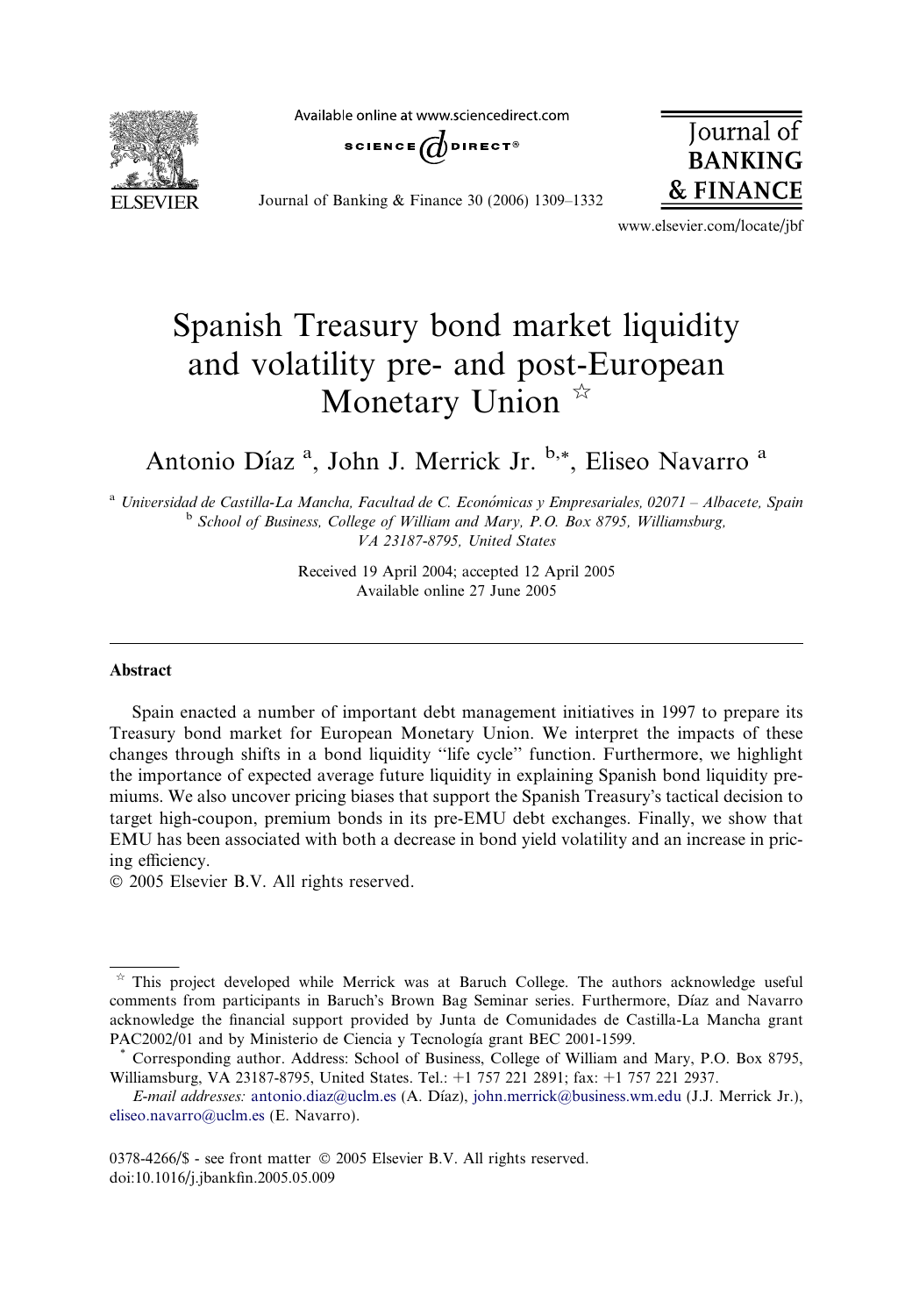### JEL classification: G12; G15

Keywords: Bonds; Liquidity; Spanish public debt; European Monetary Union

### 1. Introduction

This paper examines liquidity and volatility in the Spanish Treasury bond market within the context of debt policy shifts engineered by the Spanish government in preparation for entrance into European Monetary Union.<sup>1</sup> The Treasury's mid-1997 debt management innovations were designed to make Spanish debt more attractive to the new class of Pan-European government bond investors created under European Monetary Union. These measures included (1) increases in the size of new issues, (2) increases in the time between bond issuance tranches, (3) development of a strips market and (4) institution of a new aggressive exchange policy to replace certain seasoned issues. A key purpose of this paper is to investigate the impact of Spain's debt management initiatives on both trading activity and valuation in its debt market. As it happens, Spain's concerns over properly preparing its markets for dramatic shifts in the relevant investor class under EMU turned out to be quite prescient. The share of Spanish government debt held by non-resident investors climbed from  $25\%$  in 1996 to 47% by February 2003.<sup>2</sup>

Analysis of Spain's actions and experiences during these special circumstances provides a number of specific insights on market structure and policy impacts of interest to both policymakers and academic researchers. To facilitate these insights, we estimate a model that relates individual Treasury issue market share of overall trading volume to a bond's age (the time since its initial auction) in a fashion best described as a liquidity life cycle. We then test for shifts in this liquidity life cycle function as a result of the Treasury's debt policy innovations. We also estimate the structure of liquidity premiums in the different maturity sectors within the Spanish bond market and quantify the impacts of Spain's EMU-related debt management policy shifts on Spanish Treasury bond valuation. We conclude by examining the impacts of European Monetary Union on volatility and pricing efficiency in the Spanish Treasury market.

<sup>&</sup>lt;sup>1</sup> In general, prudent debt management by any sovereign requires attention to market structure and trading costs. Indeed, one of the three debt management goals espoused by the US Treasury is to ''promote efficient markets'' (see the US Treasury website). Likewise, the joint International Monetary Fund-World Bank guidelines for developing country debt management list an entire menu of regulatory and market infrastructure conditions designed to enhance debt market efficiency (see Box 5, ''Relevant Conditions for Developing an Efficient Government Securities Market'', in [International Monetary Fund/](#page--1-0) [World Bank \(2001\)\)](#page--1-0).<br><sup>2</sup> Source: Spanish Treasury (*Tesoro Público*). In contrast, during the transition to EMU, trading volume

in the MEFF's (Mercado Español de Futuros Financieros) Spanish 10-year government bond future contract withered away.